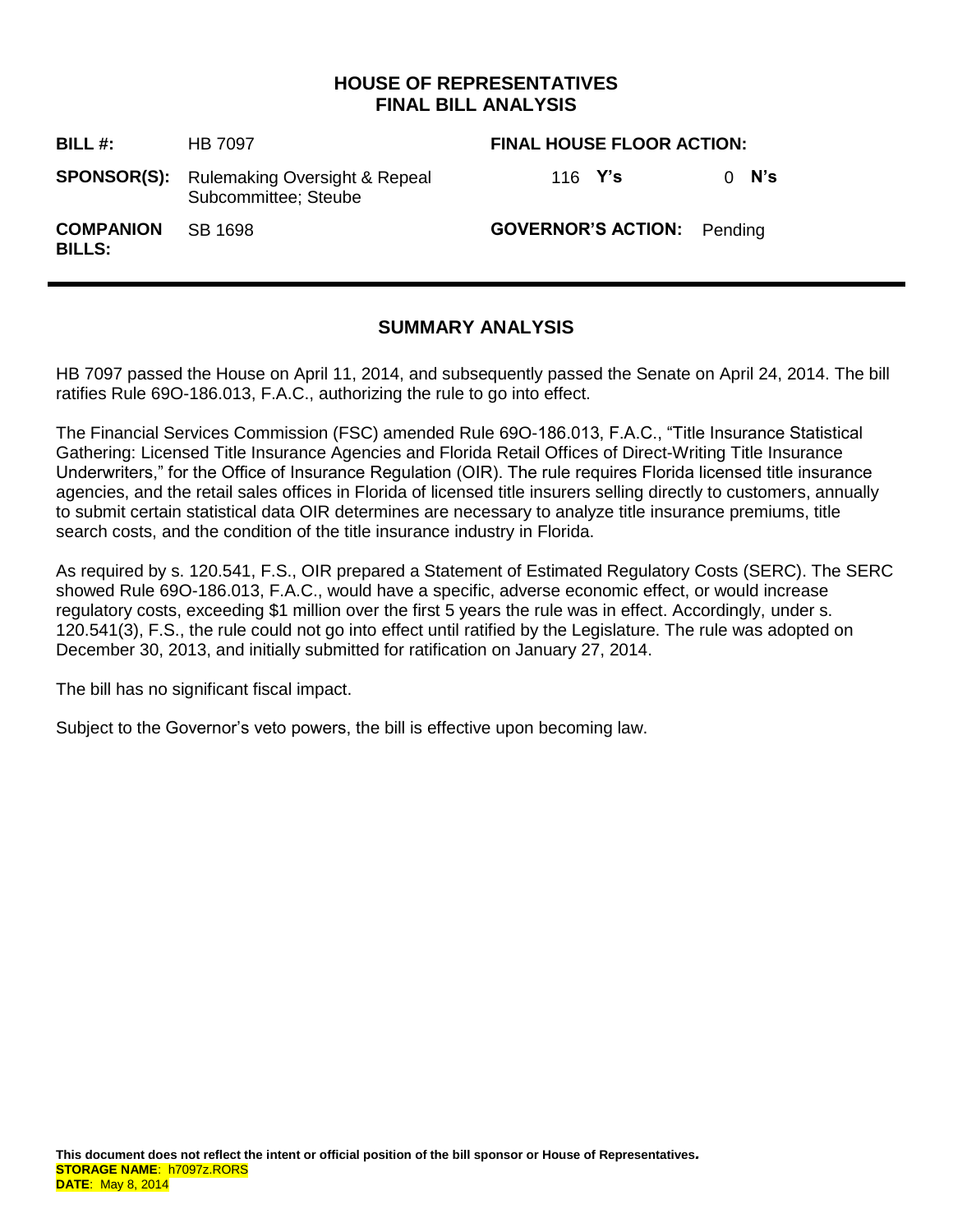# **I. SUBSTANTIVE INFORMATION**

## A. EFFECT OF CHANGES:

## **Present Situation**

#### Rulemaking Authority and Legislative Ratification

A rule is an agency statement of general applicability interpreting, implementing, or prescribing law or policy, including the procedure and practice requirements of an agency as well as certain types of forms.<sup>1</sup> Rulemaking authority is delegated by the Legislature<sup>2</sup> through statute and authorizes an agency to "adopt, develop, establish, or otherwise create"<sup>3</sup> a rule. Agencies do not have discretion whether to engage in rulemaking.<sup>4</sup> To adopt a rule an agency must have a general grant of authority to implement a specific law by rulemaking.<sup>5</sup> The grant of rulemaking authority itself need not be detailed.<sup>6</sup> The specific statute being interpreted or implemented through rulemaking must provide specific standards and guidelines to preclude the administrative agency from exercising unbridled discretion in creating policy or applying the law.<sup>7</sup>

An agency begins the formal rulemaking process by giving notice of the proposed rule. $8$  The notice is published by the Department of State in the Florida Administrative Register<sup>9</sup> and must provide certain information, including the text of the proposed rule, a summary of the agency's statement of estimated regulatory costs (SERC) if one is prepared, and how a party may request a public hearing on the proposed rule. The SERC must include an economic analysis projecting a proposed rule's adverse effect on specified aspects of the state's economy or increase in regulatory costs.<sup>10</sup>

The economic analysis mandated for each SERC must analyze a rule's potential impact over the 5 year period from when the rule goes into effect. First is the rule's likely adverse impact on economic growth, private-sector job creation or employment, or private-sector investment.<sup>11</sup> Next is the likely adverse impact on business competitiveness,<sup>12</sup> productivity, or innovation.<sup>13</sup> Finally, the analysis must discuss whether the rule is likely to increase regulatory costs, including any transactional costs.<sup>14</sup> If the analysis shows the projected impact of the proposed rule in any one of these areas will exceed \$1 million in the aggregate for the 5 year period, the rule cannot go into effect until ratified by the Legislature pursuant to s. 120.541(3), F.S.

Present law distinguishes between a rule being "adopted" and becoming enforceable or "effective."<sup>15</sup> A rule must be filed for adoption before it may go into effect<sup>16</sup> and cannot be filed for adoption until

 $\overline{a}$ 

 $16$  Section 120.54(3)(e)6, F.S.

<sup>1</sup> Section 120.52(16); *Florida Department of Financial Services v. Capital Collateral Regional Counsel-Middle Region*, 969 So. 2d 527, 530 (Fla. 1<sup>st</sup> DCA 2007).

<sup>&</sup>lt;sup>2</sup> Southwest Florida Water Management District v. Save the Manatee Club, Inc., 773 So. 2d 594 (Fla. 1<sup>st</sup> DCA 2000).<br><sup>3</sup> Section 120 52(17)

Section 120.52(17).

<sup>4</sup> Section 120.54(1)(a), F.S.

<sup>5</sup> Section 120.52(8) & s. 120.536(1), F.S.

<sup>6</sup> *Save the Manatee Club, Inc.,* supra at 599.

<sup>7</sup> *Sloban v. Florida Board of Pharmacy,*982 So. 2d 26, 29-30 (Fla. 1st DCA 2008); *Board of Trustees of the Internal Improvement Trust Fund v. Day Cruise Association, Inc., 794 So. 2d 696, 704 (Fla. 1<sup>st</sup> DCA 2001).* 

 $8$  Section 120.54(3)(a)1, F.S..

<sup>&</sup>lt;sup>9</sup> Sections 120.54(3)(a)2., 120.55(1)(b)2, F.S.

<sup>&</sup>lt;sup>10</sup> Section 120.541(2)(a), F.S.<br><sup>11</sup> Section 120.541(2)(a)1 E.S.

Section  $120.541(2)(a)1$ ., F.S.

 $^{12}$  Including the ability of those doing business in Florida to compete with those doing business in other states or domestic markets.

 $13$  Section 120.541(2)(a) 2., F.S.

 $14$  Section 120.541(2)(a) 3., F.S.

<sup>&</sup>lt;sup>15</sup> Section 120.54(3)(e)6. Before a rule becomes enforceable, thus "effective," the agency first must complete the rulemaking process and file the rule for adoption with the Department of State.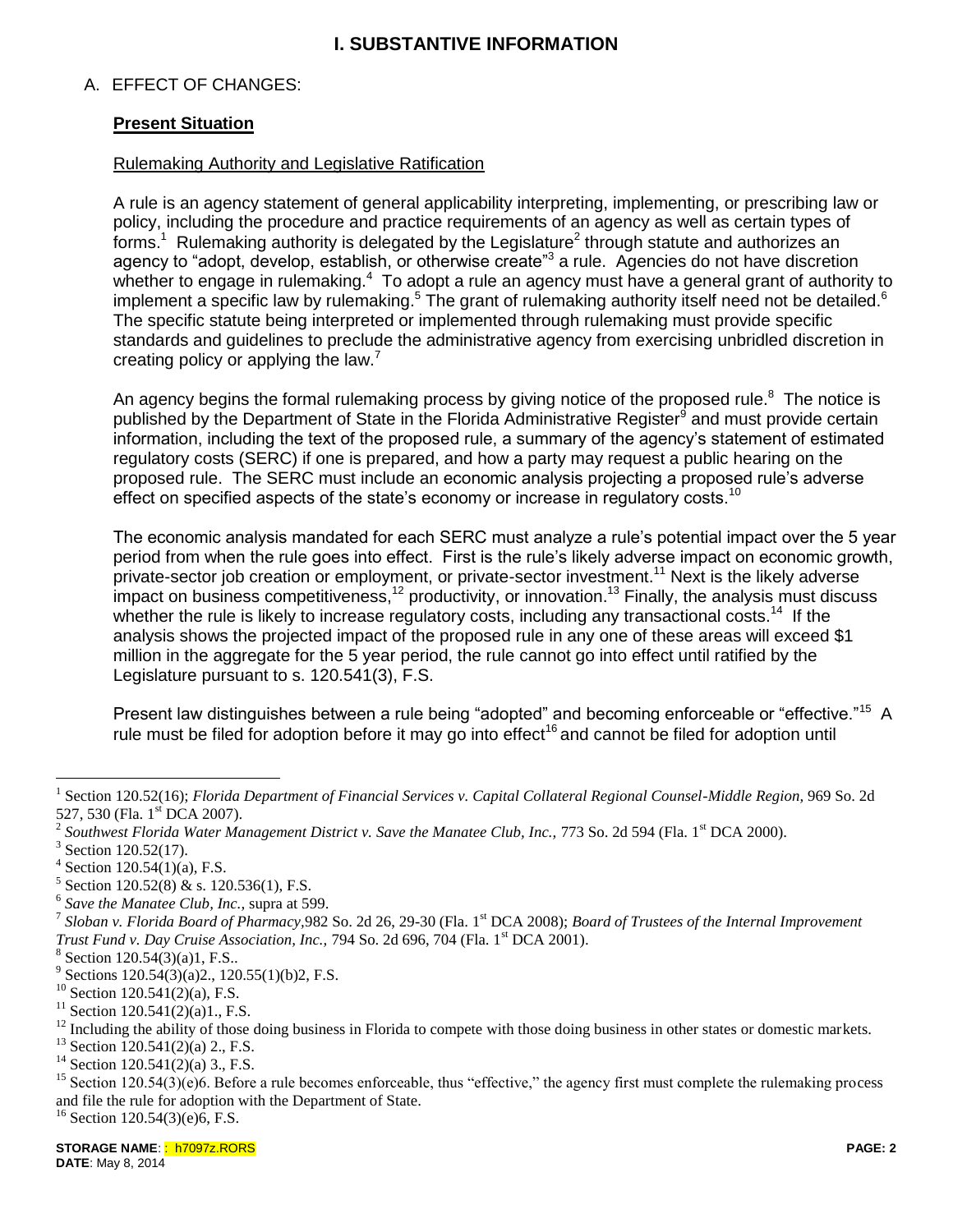completion of the rulemaking process.<sup>17</sup> A rule projected to have a specific economic impact exceeding \$1 million in the aggregate over 5 years<sup>18</sup> must be ratified by the Legislature before going into effect.<sup>19</sup> As a rule submitted under s. 120.541(3), F.S., becomes effective if ratified by the Legislature, a rule must be filed for adoption before being submitted for legislative ratification.

## Rule 69O-186.013, F.A.C.

Rule 69O-186.013, F.A.C., implemented statutory authority for OIR to require licensed title insurance agents and insurers annually to submit statistical information OIR determines is necessary to analyze premium rates, retention rates, and the condition of the title insurance industry.<sup>20</sup> The statute was amended in 2012 $^{21}$  to require each title insurance agency and title insurer licensed in Florida, and the direct or retail sales offices of licensed title insurers located in Florida, to maintain the statistical information specified by OIR. This information must be submitted to OIR by March 31 after the year being reported.<sup>22</sup>

The rule as amended by the  $FSC^{23}$  incorporates new forms for completion and submission by title insurance agencies and retail offices of direct-writing title insurers, together with new instructions. The SERC prepared by OIR estimates the reporting entities will incur initial costs for compliance with the amended rule of \$2,000,000 and annual recurring compliance costs of \$4,000,000.<sup>24</sup> The projected costs of the rule for the first five years of implementation are \$22,000,000. The SERC further states the rule and reporting requirements were developed through consensus between the title insurance industry, the Department of Financial Services (DFS), $^{25}$  and OIR. No lower cost regulatory alternatives to the rule were submitted to OIR during the rulemaking process.

#### **Effect of Proposed Change**

The bill ratifies Rule 69O-186.013, F.A.C., allowing the rule to go into effect.

## **II. FISCAL ANALYSIS & ECONOMIC IMPACT STATEMENT**

- A. FISCAL IMPACT ON STATE GOVERNMENT:
	- 1. Revenues:

None.

2. Expenditures:

None.

## B. FISCAL IMPACT ON LOCAL GOVERNMENTS:

1. Revenues:

None.

<sup>25</sup> The FSC and OIR are housed in DFS for administrative purposes but are not under any authority of DFS. Section 20.121(3), F.S.

 $\overline{a}$  $17$  Section 120.54(3)(e), F.S.

 $18$  Section 120.541(2)(a), F.S.

<sup>&</sup>lt;sup>19</sup> Section 120.541(3), F.S.

<sup>&</sup>lt;sup>20</sup> Section 627.782(8), F.S. (2011).

<sup>21</sup> Ch. 2012-206, s. 5, LOF.

<sup>&</sup>lt;sup>22</sup> Section 627.782(8), F.S. (2013).

<sup>&</sup>lt;sup>23</sup> OIR is a subunit of the FSC, which is the agency head of OIR for purposes of rulemaking. Section 20.121(3)(c), F.S. The FSC is authorized to make rules implementing s. 627.782(8), F.S. Section 624.308(1), F.S.

<sup>&</sup>lt;sup>24</sup> Office of Insurance Regulation, "Statement of Estimated Regulatory Costs (SERC)," Rule No. 69O-186.013. In possession of the Regulatory Oversight & Repeal Subcommittee and published in the Subcommittee meeting materials for its consideration of PCB RORS 14-05 on March 5, 2014.